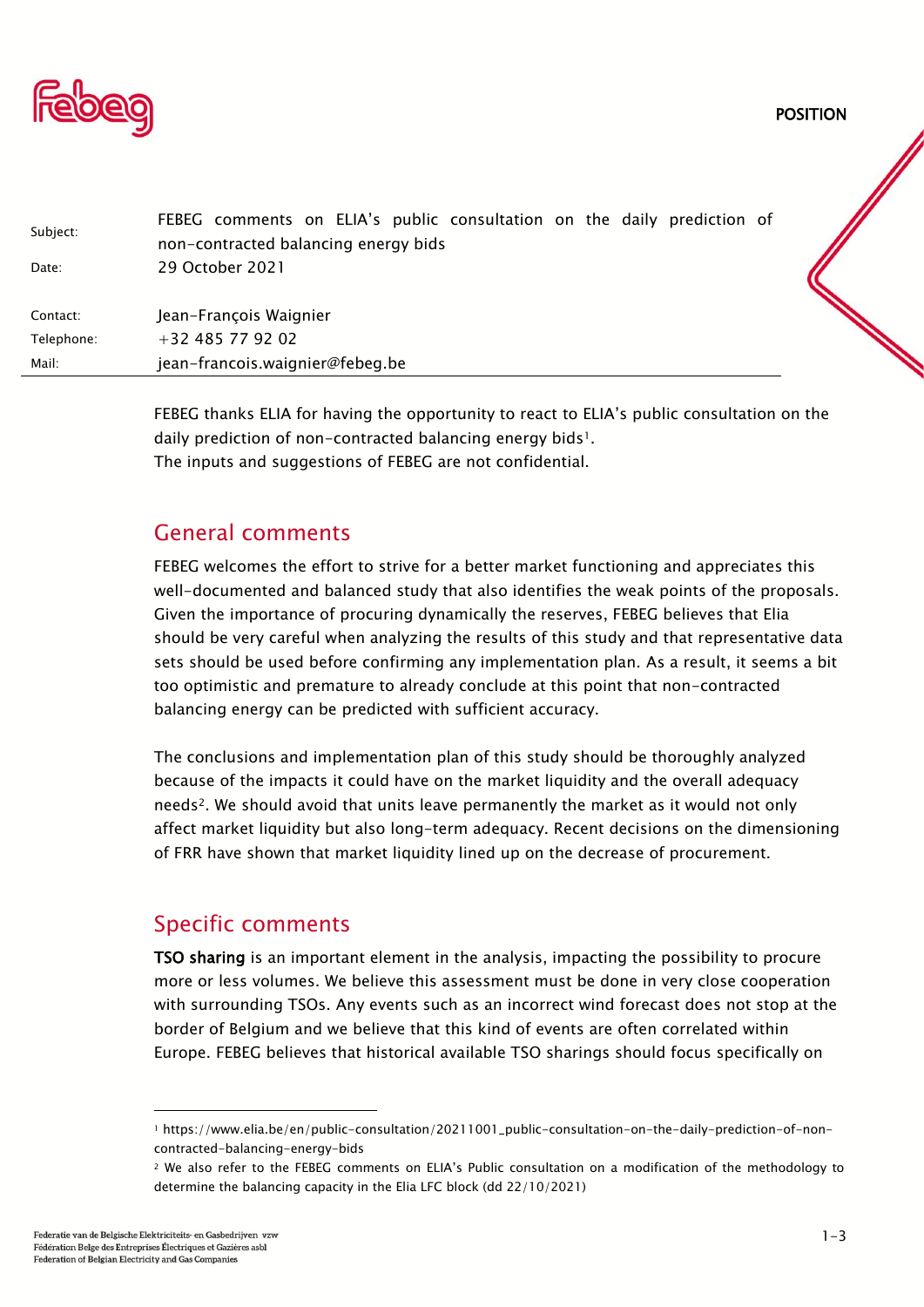

events where there was actually mFFR import needs in Belgium. Analyzing available TSO sharings when there is no need in Belgium is a lot less relevant.

Further, it will not be prudent to consider the availability of the reserve sharing with other TSOs as 'firm' in the determination of the balancing capacity to be procured. These reserves are never 'guaranteed' as the availability of cross-border capacity is not ensured because it is subject to the operational availability of interconnection capacity at borders as well as network operating constraints such as congestions, while we do experience events where Belgium is cornered in the results of flow-based domain.

Reliable data sets: It is important to draw conclusions by analyzing data sets that are representative. In this context, the upcoming market design changes - such as explicit bidding, complex bid characteristics, reduced full activation time, etc. resulting from the PICASSO and MARI projects - are game changers impacting liquidity offered.. Inputs are even more relevant than models according to us. If you rely on data that are not reflecting future market conditions and market design, the outputs/ results of the models will be unreliable. Therefore, it would be prudent to await the return on experience of 1-2 years of go-live of PICASSO and MARI on these evolutions before starting to investigate different methodologies and models.

Large confidence interval: It is important to focus on studies with high enough reliability rate/ confidence interval. In particular, the error where models would forecast large amounts of offered non-contracted bids while lower amounts would be offered in reality can jeopardize grid security.

Gaming: If Elia forecasts low amounts of non-contracted bids, It should be avoided that some players would be gaming on price capacity and/ or energy bids in an overly opportunistic way.

#### Data

FEBEG understands that pump-hydro units are key variables in the predictions, but considering a day versus night model seems too simplistic. We are skeptical that Elia could interpret the optimization of market parties operating those units. For instance, how will Elia monitor the energy limits and how will the Scheduling Agent optimize the assets in the coming hours? Further, how can Elia forecast – in a very volatile and intermittent context what the Scheduling Agent will be doing with these units the day after (Elia assessment is done in D-1 before 7 am).

How does Elia treat the outage rates of the different units participating to non-contracted bids?

How does Elia include congestion risks, meaning risks that a unit might be prevented to deliver reserve?